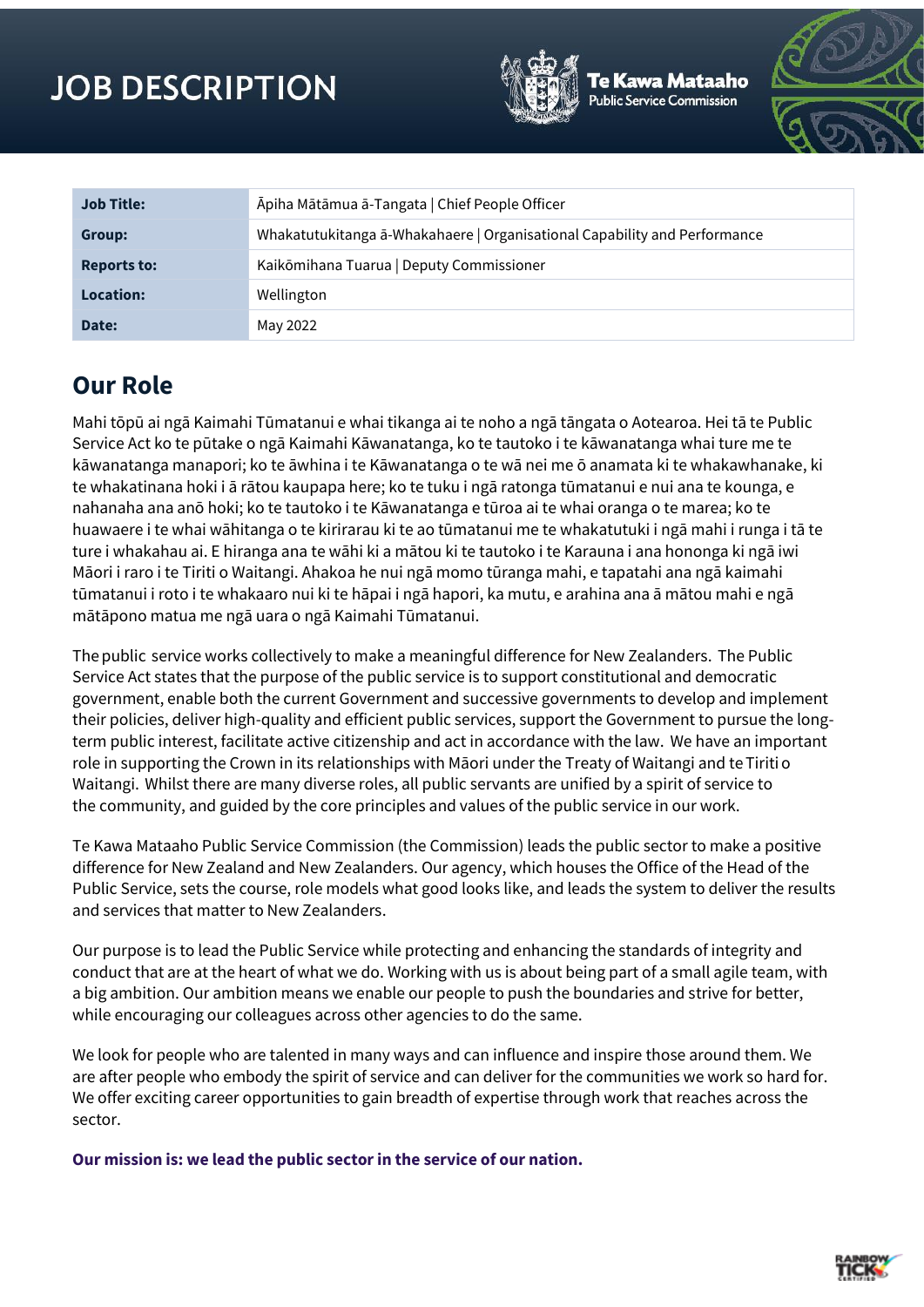### **Position Purpose**

The Organisational Capability and Performance (OCP) group enables the Commission to deliver and perform at its best. Organisational health, continuous improvement of the operating model and modelling best practice for the Public Service are important parts of the Commission being ahead of the game, fit for the future and enabled to lead and serve. This group provides a range of corporate services including people, information and technology, finance, planning and reporting, risk and assurance, workplace and administration.

The Chief People Officer (CPO) is responsible for providing organisational leadership in developing, enhancing and executing the workforce strategy and people plan in support of the overall strategic direction and business plan of the Commission.

The role will provide leadership across the full range of human resources (HR) capability to drive the employee experience and deliver an attractive value proposition. These areas include leadership development, talent management, workforce planning, culture, diversity and inclusion, change management, employment relations, organisational development, learning and development, remuneration and wellbeing. It will also lead the People team to provide a high quality, trusted and efficient operational service and strategic advice in support of developing the organisation's capability and performance.

The role is a trusted advisor to the Commission's executive team and a key leader in the Whakatutukitanga ā-Whakahere | Organisational Capability and Performance group. The CPO will have a close connection with the HR Head of Profession and other teams across the Commission to ensure that the Commission role models best practice as part of the Commission's system leadership role.

# **Position Scope**

### **Key Dimensions**

| <b>Financial:</b> | Nil                    | Delegation level = $3$ |
|-------------------|------------------------|------------------------|
| Human resources:  | Direct reports = $6-8$ | Delegation level = $3$ |

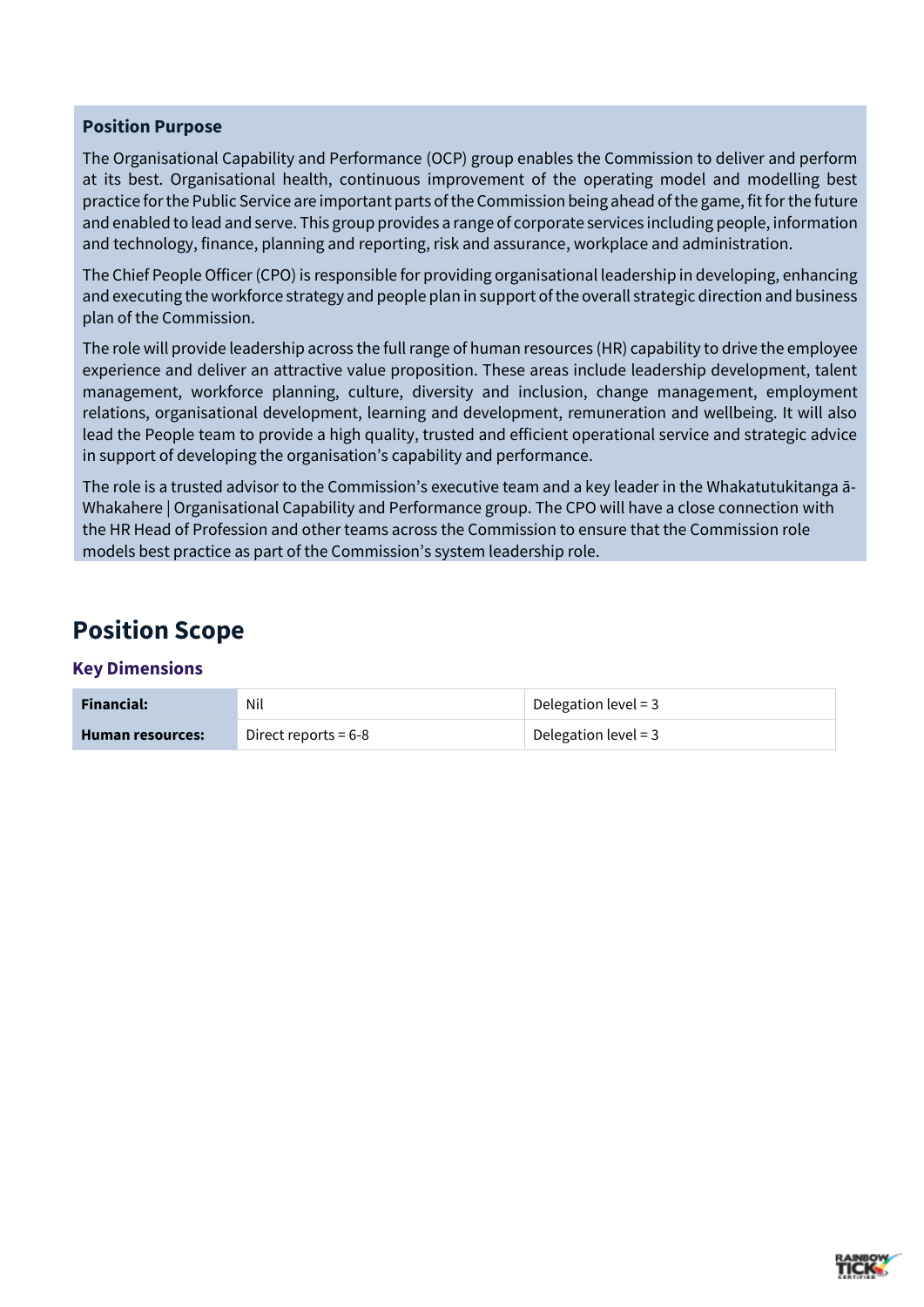# **Key Accountabilities**

| <b>Key Result Areas</b>                                            | Key accountabilities/expectations                                                                                                                                                                                                                                                                                                                                                                                                                                        |  |
|--------------------------------------------------------------------|--------------------------------------------------------------------------------------------------------------------------------------------------------------------------------------------------------------------------------------------------------------------------------------------------------------------------------------------------------------------------------------------------------------------------------------------------------------------------|--|
| <b>Strategy</b><br>Where are we going? And how<br>do we get there? | Provide organisational leadership in developing, enhancing and executing<br>▶<br>the internal workforce strategy and people plan in support of the overall<br>strategic direction and business plan of the Commission.                                                                                                                                                                                                                                                   |  |
|                                                                    | Lead, influence, shape and communicate the content of organisational<br>▶<br>strategies, particularly in relation to workforce and people based<br>components.                                                                                                                                                                                                                                                                                                           |  |
|                                                                    | Collaborate with the Commission's executive leaders and people leaders<br>▶<br>to build organisational capability and performance through people.                                                                                                                                                                                                                                                                                                                        |  |
|                                                                    | Champion, develop and implement approaches to drive an employee<br>Þ.<br>experience that effectively supports the Commission's strategic direction<br>and desired culture.                                                                                                                                                                                                                                                                                               |  |
|                                                                    | Influence and advise on best practice approaches that can be used and<br>Þ.<br>adapted to fit the Commission's culture and environment, and are aligned<br>to wider Public Service initiatives.                                                                                                                                                                                                                                                                          |  |
|                                                                    | Lead and/or contribute to the development of the Commission's strategy<br>Þ.<br>to build Māori Crown Relations (MCR) capability and role model<br>expectations under the Public Service Act 2020, including developing and<br>maintaining the capability of the Public Service to engage with Māori and<br>to understand Māori perspectives.                                                                                                                             |  |
| <b>Delivery</b><br>How will we turn what we know                   | Establish and ensure the delivery of a clear People Plan and work<br>▶<br>programme which may be delivered through direct reports and cross-<br>Commission teams.                                                                                                                                                                                                                                                                                                        |  |
| into what we do?                                                   | Deliver a range of initiatives that improve the employee experience and<br>Þ.<br>build an attractive value proposition.                                                                                                                                                                                                                                                                                                                                                  |  |
|                                                                    | Work effectively with members of the People team to ensure that the work<br>▶<br>is integrated and coordinated, and meets the needs of people leaders at<br>the Commission.                                                                                                                                                                                                                                                                                              |  |
|                                                                    | Provide trusted and sought after advice on all people matters to the chief<br>▶<br>executive and executive leaders. Challenge thinking to foster innovation in<br>people leadership and represent ideas to be included for discussion or<br>debate.                                                                                                                                                                                                                      |  |
|                                                                    | Provide timely, accurate, best practice advice and support across a broad<br>▶<br>range of workforce and people matters - including strategic workforce<br>planning, recruitment, induction, culture, data and analytics, diversity and<br>inclusion, employment relations, remuneration, recognition, performance<br>management, wellbeing, leadership development, talent management,<br>organistional development, learning and development and change<br>management. |  |
|                                                                    | Deliver the People team's commitments under Te Angitū (our Māori<br>▶<br>capability strategy) and incorporate these into the work programme                                                                                                                                                                                                                                                                                                                              |  |
|                                                                    | Complete any other duties consistent with the position required from time<br>to time by the Deputy Commissioner, Organisational Capability and<br>Performance.                                                                                                                                                                                                                                                                                                           |  |

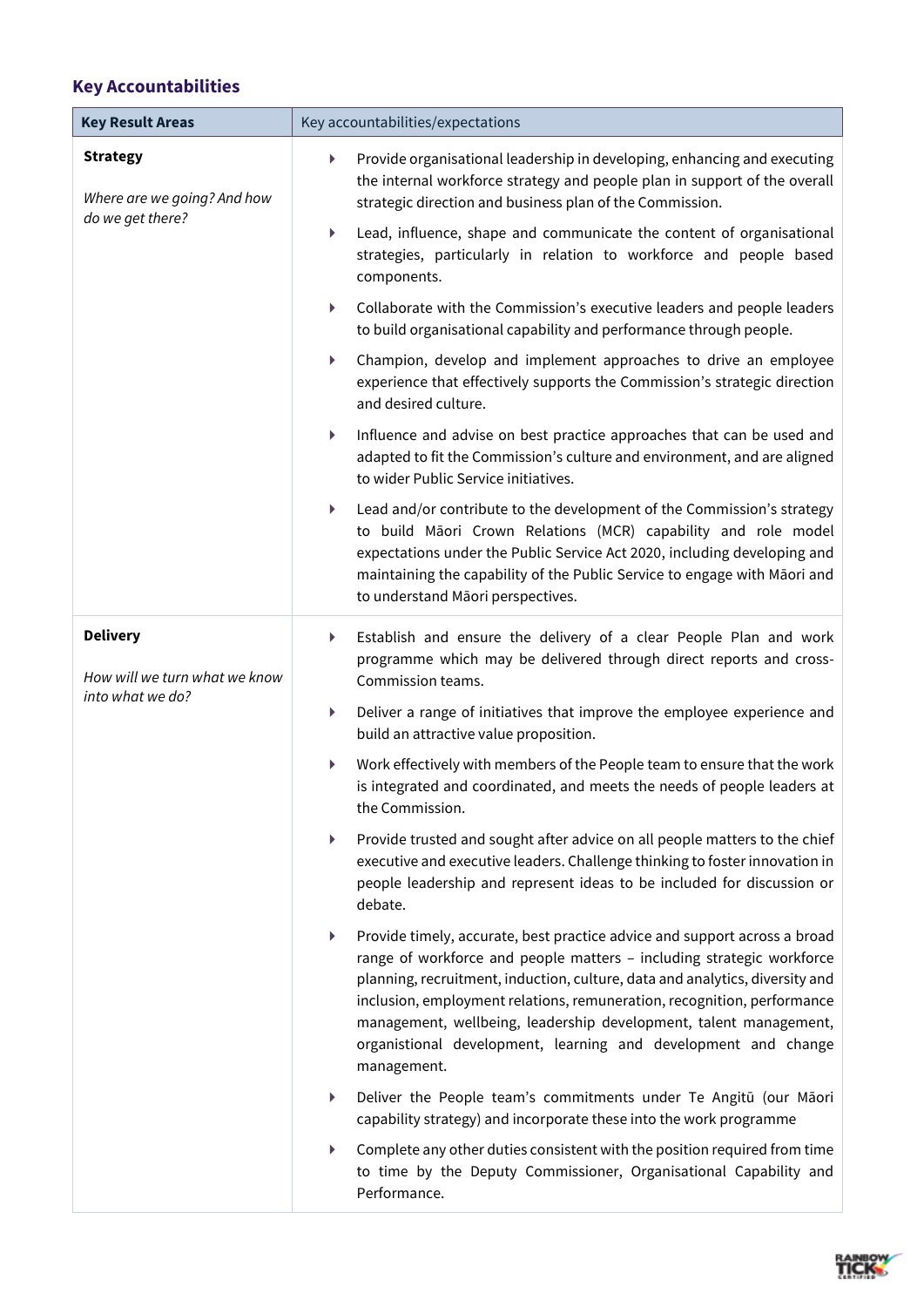| <b>Key Result Areas</b>                                       | Key accountabilities/expectations                                                                                                                                                                                                                            |  |
|---------------------------------------------------------------|--------------------------------------------------------------------------------------------------------------------------------------------------------------------------------------------------------------------------------------------------------------|--|
| <b>System</b><br>How do we together build for a<br>better NZ? | Develop a close relationship with HR Head of Profession and other<br>▶<br>Commission teams to ensure that the Commission role models advice and<br>process that is provided across the Public Service as part of the<br>Commission's system leadership role. |  |
|                                                               | Build and maintain good working relationships with the Commission's<br>Þ.<br>executive leaders, to facilitate their ability to influence the Commission's<br>people practices and drive a positive employee experience.                                      |  |
|                                                               | Ensure close working relationships are established with people leaders<br>Þ.<br>across the Commission, driving a culture of collaboration and capability<br>for people leadership excellence across this cohort.                                             |  |
|                                                               | Actively contribute to the Heads of HR network across the Public Service,<br>Þ.<br>including the small agency network.                                                                                                                                       |  |
|                                                               | Be an active member of the Organisational Capability and Performance<br>Þ.<br>management team and foster supportive and collaborative relationships<br>with the wider group.                                                                                 |  |
|                                                               | Develop and maintain a professional relationship with relevant union(s),<br>Þ.<br>including the Public Service Association (PSA).                                                                                                                            |  |
|                                                               | Leverage strong relationships with a range of senior leaders across the<br>▶<br>Public Service and take a systems approach to people issues.                                                                                                                 |  |
| <b>Talent</b><br>How am I developing talent for               | Lead a high-performing People team to achieve the strategic goals and<br>Þ.<br>desired culture of the Commission through fostering a high level of<br>functional and technical expertise within the team.                                                    |  |
| the future?                                                   | Coach and mentor team members and ensure development action to build<br>Þ.<br>capability suited to the role and identified development needs.                                                                                                                |  |
|                                                               | Lead and develop others through cross-Commission teams to deliver key<br>▶<br>organisational initiatives.                                                                                                                                                    |  |
|                                                               | Lead organisational talent management processes to ensure the<br>▶<br>systematic development of all employees across the Commission.                                                                                                                         |  |
|                                                               | Manage the performance of direct reports and support and advise people<br>▶<br>leaders to ensure consistently high levels of people performance across<br>the Commission.                                                                                    |  |

## **Key Relationships**

- ▶ Te Mana Arataki | Executive Leadership Team
- Deputy Commissioner, Organisational Capability and Performance
- Deputy Commissioner, Workforce, Employment Relations and Equity (HR Head of Profession)
- Deputy Commissioner, Leadership, Diversity and Inclusion
- Chief Legal Officer
- Organisational Capability and Performance managers
- ▶ People leaders and staff
- $\blacktriangleright$  Heads of HR network
- Public Service Association
- Providers of HR products, services and systems (including The Treasury CASS Payroll)
- ▶ Social Wellbeing Agency (departmental agency)

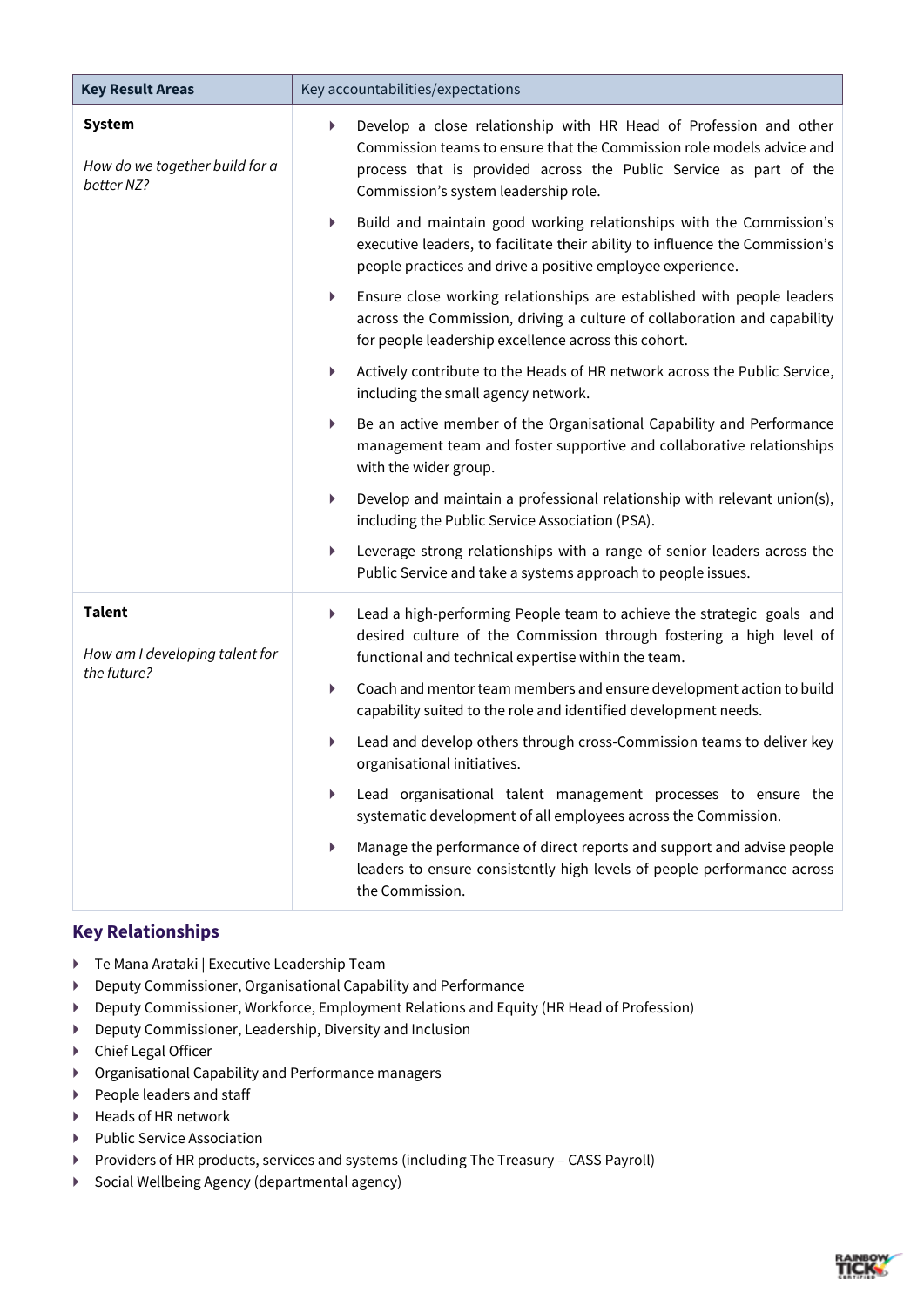# **Experience, Qualifications, Skills and Knowledge**

- Significant human resources experience, including at management levels.
- A tertiary qualification and professional achievement in business, human resources management or a related discipline.
- ▶ Hands-on experience across the broad range of human resources activities, including strategy development and implementation, operations, organisational development, employment relations, change, data and analytics.
- ▶ Have broad knowledge of the public sector and working with employment related legislation.
- $\blacktriangleright$  Have demonstrated proficiency with applicable laws/regulations and management theories: including policy/procedure development; union activities; strong organisational skills in the areas of operations, budget and project administration; effective interface with diverse groups utilising your employment relations and emotional intelligence skills and effective supervisory skills.
- Excellent interpersonal, written and oral communication and presentation skills.
- $\blacktriangleright$  Knowledge of te ao Māori, tikanga and kawa and/or be open to developing a sound understanding of the implications of Te Tiriti on today's society and public service.
- A commitment to supporting diversity and inclusion in the workplace
- Ability to meet the criteria required to hold a NZ Government security clearance at the level assigned for the position.

### **Leadership Success Profile**

The Leadership Success Profile (LSP) describes what effective leadership looks like across New Zealand's Public Service. The capabilities and outcomes required for this role are included in the Appendix. For more information please visit the **Leadership Success Profile** on our website.

#### **Health, Safety and Wellbeing**

Te Kawa Mataaho is committed to providing a healthy and safe work environment and safe management practices for all employees. Employees are expected to share this commitment as outlined in the Health and Safety at Work Act by taking all practicable steps to ensure their safety at work and that no action or inaction, causes harm to others while at work.

#### **Changes to Position Description**

Positions in the Commission may change over time as the organisation evolves and priorities change. Responsibilities for this position may change as the job evolves over time and the manager of this position may initiate such change as necessary.